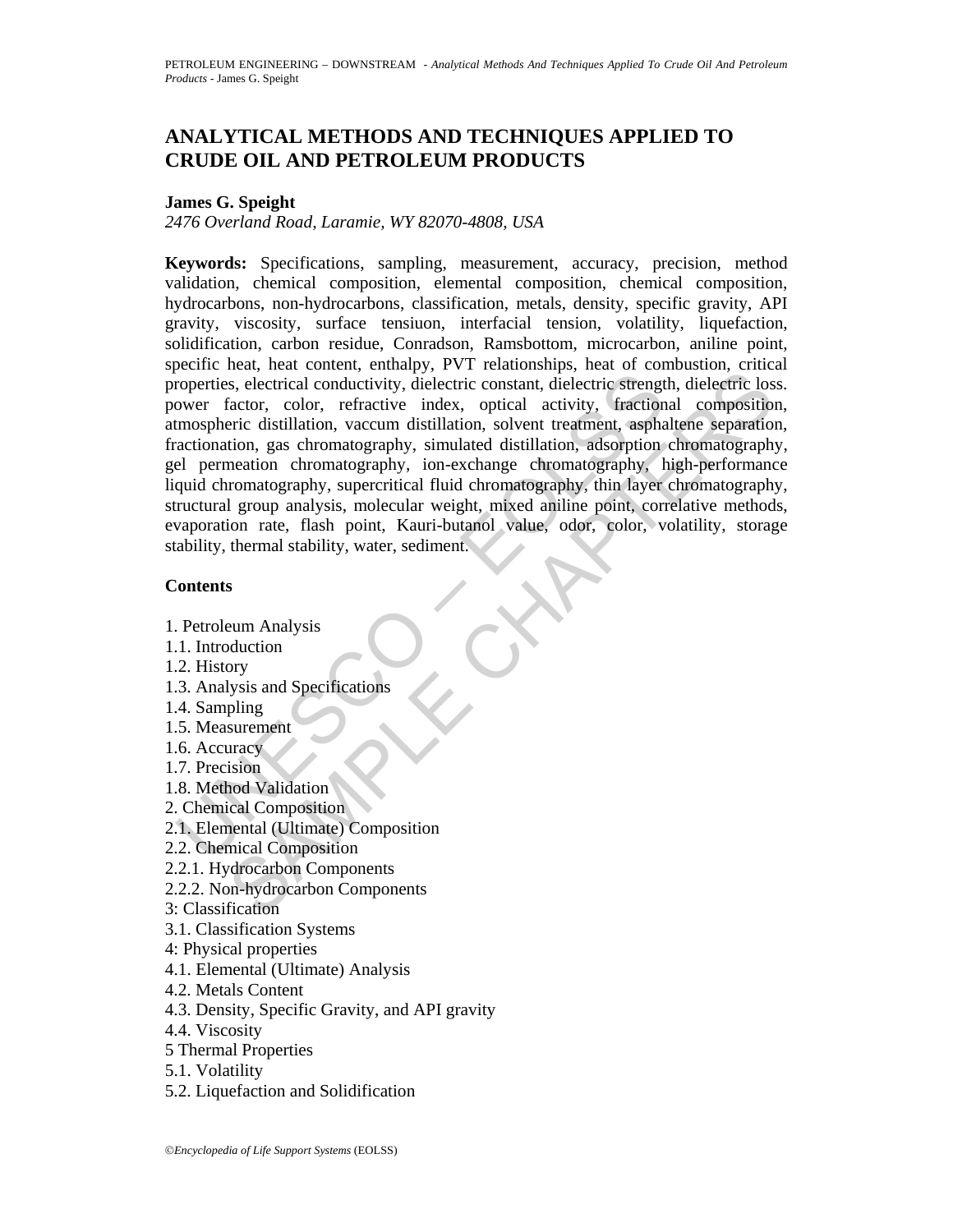5.3. Carbon Residue

5.4. Aniline Point

5.5. Specific Heat

5.6. Heat Content (Enthalpy)

5.7. Pressure-Volume-Temperature Relationships

5.8. Heat of Combustion

5.9. Critical Properties

6. Electrical and Optical Properties

6.1. Electrical Conductivity

6.2. Dielectric Constant

6.3. Dielectric Strength

6.4. Dielectric Loss and Power Factor

6.5. Color

6.6. Refractive Index

6.7. Optical Activity

7. Spectroscopic Properties

7.1 Infrared Spectroscopy

7.2. Nuclear Magnetic Resonance

7.3. Mass Spectrometry

7.4. Ultraviolet Spectroscopy

7.5. X-Ray Diffraction

8. Functional Group Analysis

9. Fractional Composition

9.1. Distillation

9.2. Atmospheric Pressure

9.3. Reduced Pressure

10. Solvent Treatment

10.1. Asphaltene Separation

10.2. Fractionation

11. Chromatographic Analysis

11.1. Gas Chromatography

11.2 Simulated Distillation

11.3. Adsorption Chromatography

11.4. Gel Permeation Chromatography

11.5. Ion-Exchange Chromatography

5. Color<br>
6. Refractive Index<br>
7. Optical Activity<br>
7. Copical Activity<br>
2. Spectroscopic Properties<br>
1 Infrared Spectroscopy<br>
2. Nuclear Magnetic Resonance<br>
4. Ultraviolet Spectroscopy<br>
5. X-Ray Diffraction<br>
4. Ultraviole rective Index<br>
cal Activity<br>
cal Activity<br>
oscopic Properties<br>
elear Magnetic Resonance<br>
s Spectrometry<br>
surblet Spectroscopy<br>
and Group Analysis<br>
and Group Analysis<br>
complement Treatment<br>
complement and Composition<br>
osphe 11.6. High-Performance Liquid Chromatography

11.7. Supercritical Fluid Chromatography

11.8. Thin Layer Chromatography

12. Structural Group Analysis

12.1. Physical Property Methods

12.2. Spectroscopic Methods

12.3. Methods for Heteroatom Systems

13. Molecular Weight

13.1. Vapor Pressure Osmometry

13.2. Freezing Point Depression

13.3. Boiling Point Elevation

13.4. Size Exclusion Chromatography

13.5. Mass Spectrometry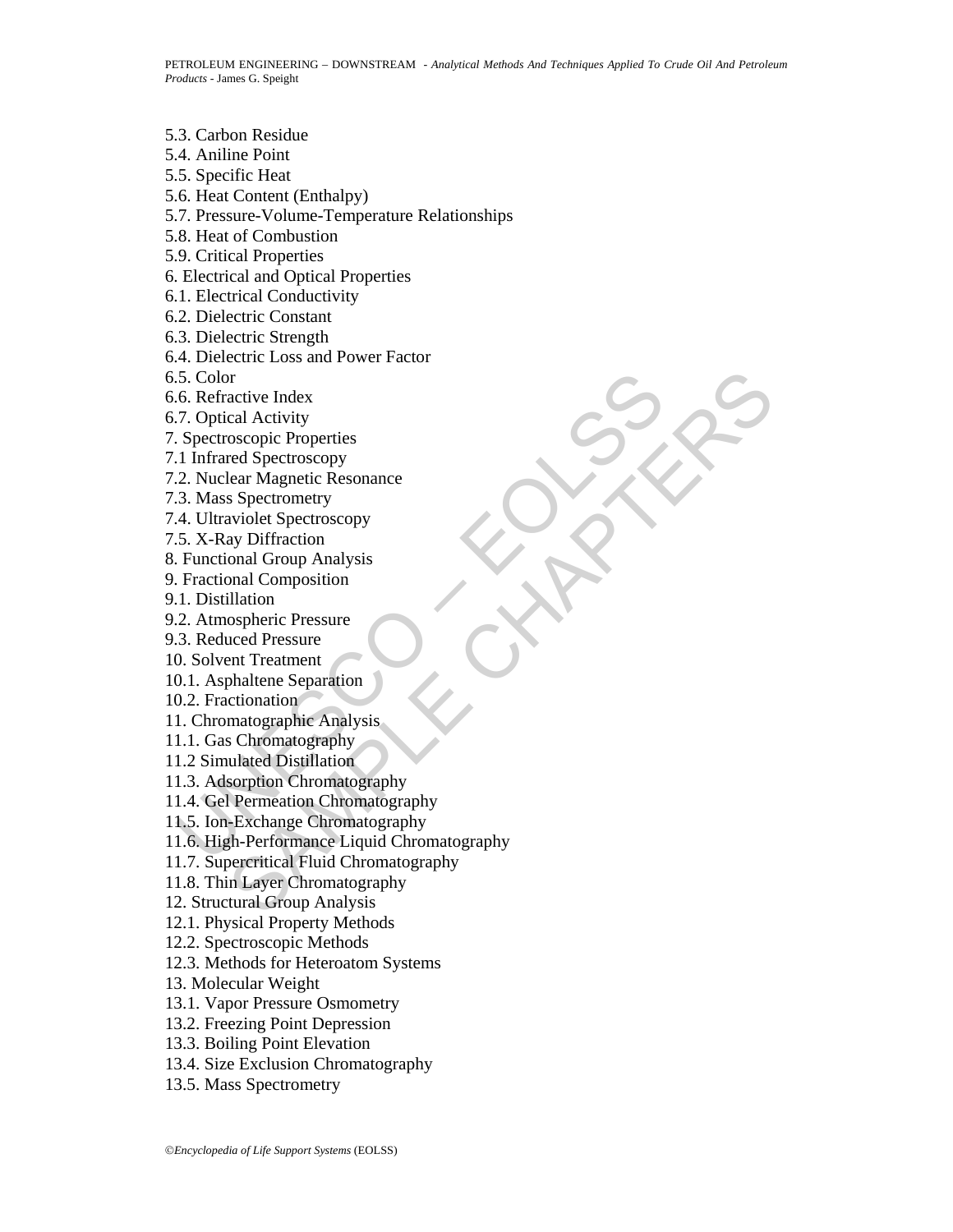13.6. Nuclear Magnetic Resonance Spectroscopy 14. Petroleum Product Analysis 14.1. Natural Gas, Liquefied Petroleum Gas, and Refinery Gas 14.2. Naphtha 14.3. Gasoline 14.4. Kerosene 14.5. Diesel Fuel 14.6. Distillate Fuel Oil 14.7. Residual Fuel Oil 14.8. Lubricating Oil 14.9. Grease 14.10. Wax 14.11. Asphalt 14.12. Coke 15: Use of the Data Bibliography

# **Summary**

General aspects of petroleum *quality* (as a refinery feedstock) are assessed by measurement of physical properties such as relative density (specific gravity), refractive index or viscosity, or by empirical tests such as pour point or oxidation stability that are intended to relate to behavior in service. In some cases the evaluation may include tests in mechanical rigs and engines either in the laboratory or under actual operating conditions.

4.11. Asphalt<br>4.12. Coke<br>5: Use of the Data<br>ibliography<br>ummary<br>ieneral aspects of petroleum *quality* (as a refinery feedstock)<br>easurement of physical properties such as relative density (specific gr<br>dex or viscosity, or b Knowledge of the composition of petroleum allows the refiner to optimize the conversion of raw petroleum into high value products. Also, knowledge of the molecular composition of petroleum allows the environmentalist to consider the biological impact of environmental exposure. In addition, knowledge of the composition of petroleum allows the geologist to answer questions of precursor-product relationships and conversion mechanisms.

Sphalt<br>
Soke<br>
Soke<br>
Soke<br>
Soke<br>
Sof the Data<br>
Sphy<br>
Sphy<br>
Sphy<br>
Sphy<br>
Sphy<br>
Sphy<br>
Sphy<br>
Sphy<br>
Sphy<br>
Sphy<br>
Sphy<br>
Sphy<br>
Sphy<br>
Sphy<br>
Sphy<br>
Sphy<br>
Sphy<br>
Sphy<br>
Sphy<br>
Since Signe Spherical and a spherical and a spherical and a po Biomarkers, molecules that retain the basic carbon skeletons of biological compounds from living organisms after losing functional groups through the maturation process, play an important role in such studies. The distribution of biomarker isomers can not only serve as fingerprints for oil/oil and oil/source correlation (to relate the source and reservoir) but also give geochemical information on organic source input (marine, lacustrine or land-based sources), age, maturity, depositional environment (for example, clay or carbonate, oxygen levels, salinity) and alteration (for example, water washing, biodegradation). Having decided what characteristics are necessary, it then remains to describe the product in terms of a specification. This entails selecting suitable test methods and setting appropriate limits.

Many specifications in widespread use have evolved usually by the addition of extra clauses (rarely is a clause deleted). This has resulted in unnecessary restrictions that, in turn, result in increased cost of the products specified.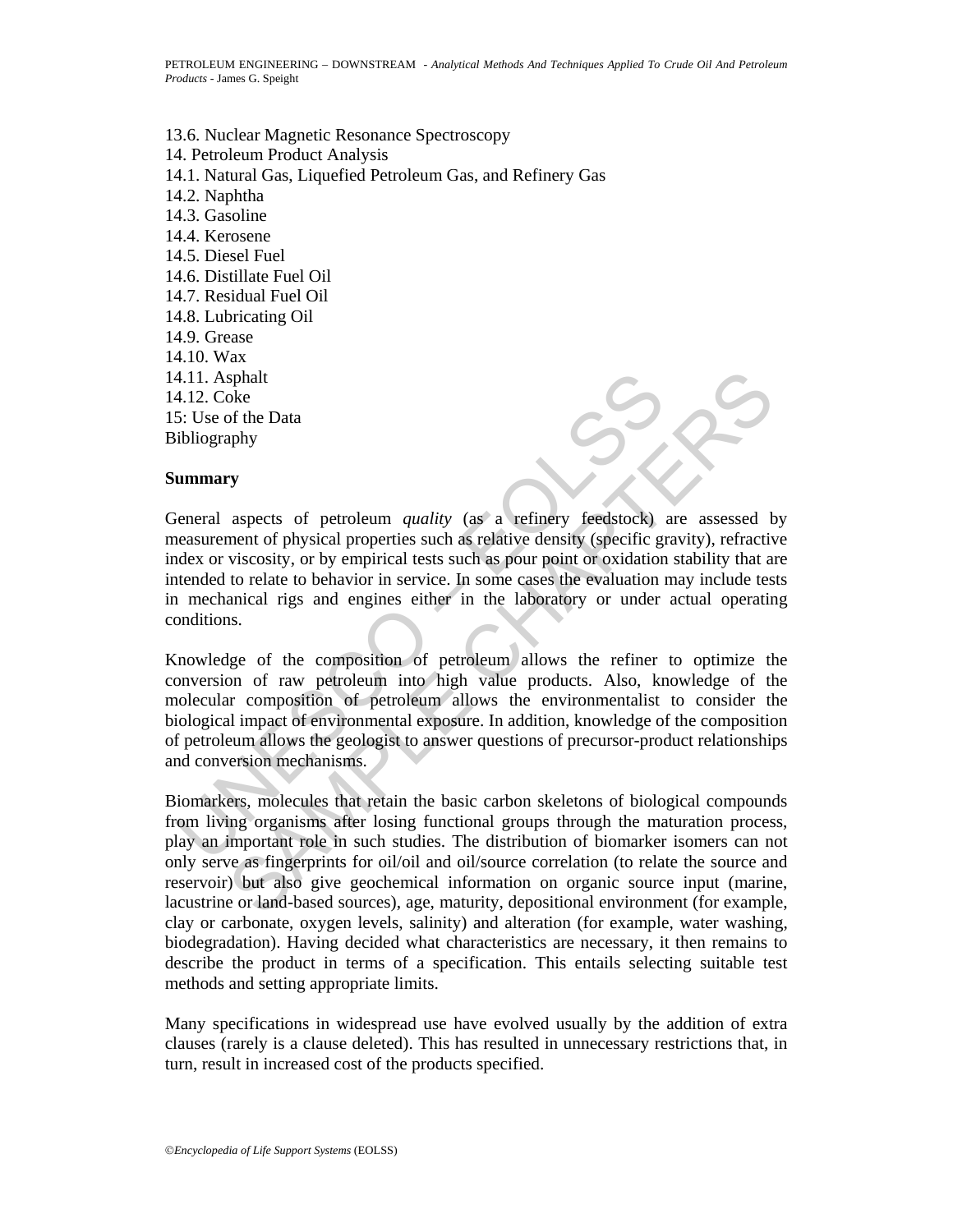# **1. Petroleum Analysis**

### **1.1. Introduction**

*Petroleum* (also called *crude oil*) (ASTM Test Method D4175) meaning literally *rock oil* is the term used to describe a myriad of hydrocarbon-rich fluids that has accumulated in subterranean reservoirs and which vary dramatically in properties (Table 1). The terminology and definitions applied to petroleum have been defined elsewhere in this work (Section 6.186) and will not be repeated here. General aspects of petroleum *quality* (as a refinery feedstock) are assessed by measurement of physical properties such as relative density (specific gravity), refractive index or viscosity, or by empirical tests such as pour point or oxidation stability that are intended to relate to behavior in service. In some cases the evaluation may include tests in mechanical rigs and engines either in the laboratory or under actual operating conditions.

expression and the state of the oil<br>
Experimental Specific Section and Specific Contents of the set of the content<br>
Expectition. The state of the properties are generally easy to perform (Speint)<br>
diately therefore, quick In some cases the evaluation may include tests in mechanical rigs and engine<br>the laboratory or under actual operating conditions.<br>
ments of bulk properties are generally easy to perform (Speight, 2001, 2002<br>
efore, quick Measurements of bulk properties are generally easy to perform (Speight, 2001, 2002) and, therefore, quick and economical. Several properties may correlate well with certain compositional characteristics and are widely used as a quick and inexpensive means to determine those. The most important properties of a whole crude oil are its boiling-point distribution, its density (or API gravity), and its viscosity. The *boiling-point distribution*, *boiling profile*, or *distillation assay* gives the yield of the various distillation cuts. It is a prime property in its own right that indicates how much gasoline and other transportation fuels can be made from petroleum without conversion. Density and viscosity are measured for secondary reasons. The former helps to estimate the paraffinic character of the oil, and the latter permits the assessment of its undesirable residual material that cause resistance to flow. Boiling-point distribution, density, and viscosity are easily measured and give a quick first evaluation of petroleum oil. Sulfur content, another crucial and primary property of a crude oil, is also readily determined. Certain composite characterization values, calculated from density and miDboilingpoint correlate better with molecular composition than density alone.

| <b>Crude oil</b>   | <b>Specific gravity</b> | <b>API</b> gravity |  |
|--------------------|-------------------------|--------------------|--|
|                    |                         |                    |  |
| <b>US Domestic</b> |                         |                    |  |
| California         | 0.858                   | 33.4               |  |
| Oklahoma           | 0.816                   | 41.9               |  |
| Pennsylvania       | 0.800                   | 45.4               |  |
| Texas              | 0.827                   | 39.6               |  |
| Texas              | 0.864                   | 32.3               |  |
| Foreign            |                         |                    |  |
| <b>Bahrain</b>     | 0.861                   | 32.8               |  |
| Iran               | 0.836                   | 37.8               |  |
| Iraq               | 0.844                   | 36.2               |  |
| Kuwait             | 0.860                   | 33.0               |  |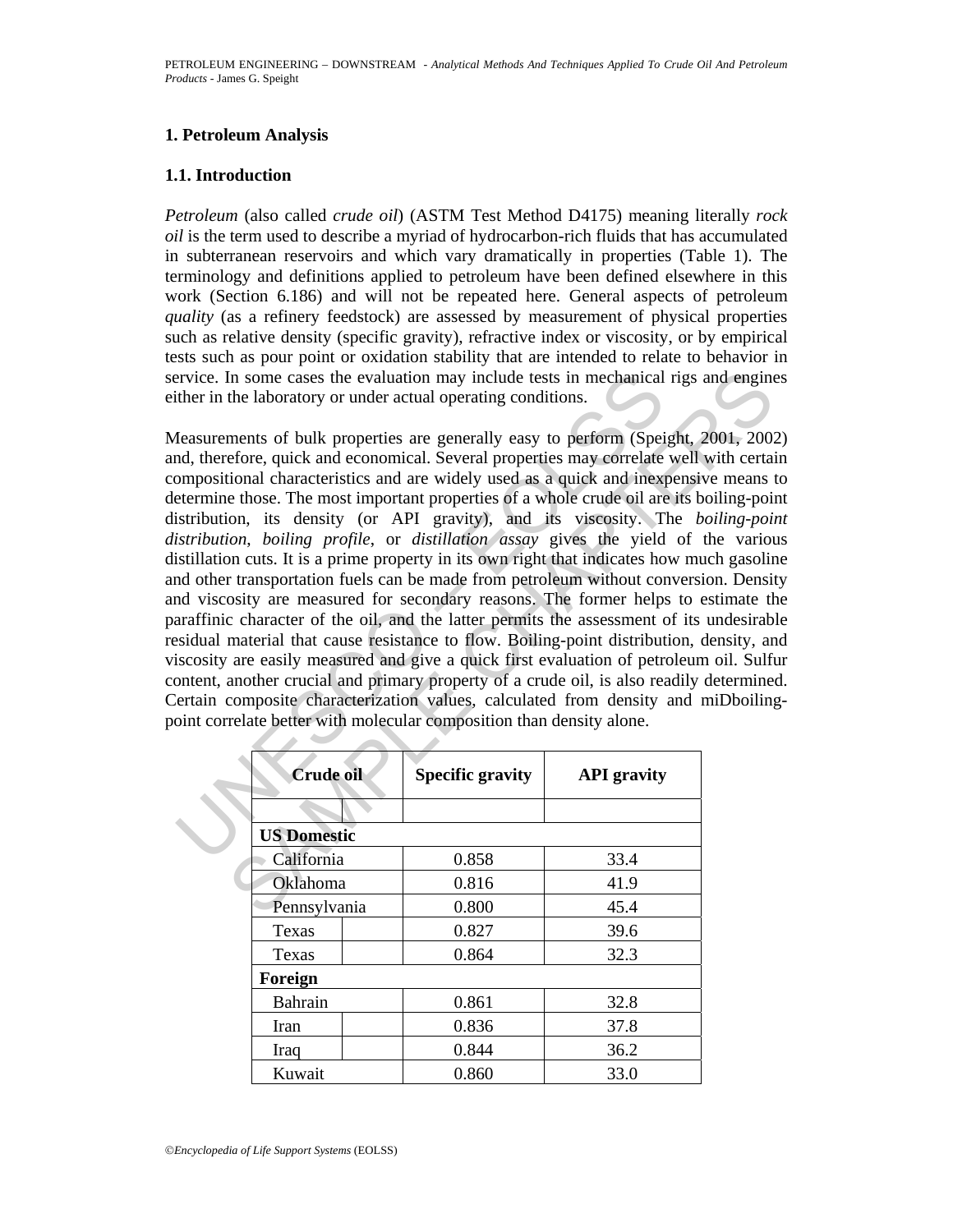| Saudi Arabia | 840 |  |
|--------------|-----|--|
| Venezuela    | u.  |  |

Table 1. Variation in crude oil properties with location.

Thus, knowledge of the composition of petroleum allows the refiner to optimize the conversion of raw petroleum into high value products. Petroleum is now the world's main source of energy and petrochemical feedstock. Originally, petroleum was distilled and sold as fractions with desirable physical properties.

Entrance on a manuspeasar of the controller the proportinual frequenties of the source interestigated comportant, for they form the basis for, among others, the plastics, morportant, for they form the basis for, among othe Crude oil is sold in the form of gasoline, solvents, diesel and jet fuel, heating oil, lubricant oils and asphalts or it is converted to petrochemical feedstocks such as ethylene, propylene, the butenes, butadiene, and isoprene. These feedstocks are important, for they form the basis for, among others, the plastics, elastomers and artificial-fiber industries. Modem refining uses a sophisticated combination of heat, catalyst and hydrogen to rearrange the petroleum molecules into these products. Conversion processes include coking, hydrocracking, and catalytic cracking to break large molecules into smaller fractions; hydrotreating to reduce heteroatoms and aromatics creating environmentally acceptable products; isomerization and reforming to rearrange molecules to those with high value, e.g., gasoline with a high octane number.

Also, knowledge of the molecular composition of petroleum allows the environmentalist to consider the biological impact of environmental exposure. Increasingly, petroleum is being produced and transported from remote areas of the world to refineries located closer to their markets. Although a minuscule fraction of that oil is released into the environment, the sheer volume involved has the potential for environmental exposure. Molecular composition is needed not only to identify the sources of contamination hut also to understand the fate and effects of its potentially hazardous components.

ons an espansa on a is convention of procedurem receases start<br>in the propylene, the butenes, butadiene, and isoprene. These feedspocks and<br>t, for they form the basis for, among others, the plastics, elastomers an<br>fiber in In addition, knowledge of the composition of petroleum allows the geologist to answer questions of precursor-product relationships and conversion mechanisms. Biomarkers, molecules that retain the basic carbon skeletons of biological compounds from living organisms after losing functional groups through the maturation process, play an important role in such studies. The distribution of biomarker isomers can not only serve as fingerprints for oil/oil and oil/source correlation (to relate the source and reservoir) but also give geochemical information on organic source input (marine, lacustrine or land-based sources), age, maturity, depositional environment (for example, clay or carbonate, oxygen levels, salinity) and alteration (for example, water washing, biodegradation).

It is for these reasons that understanding the composition of petroleum, heavy oil and bitumen as well as the chemical and physical properties of these feedstocks are extremely important. But product characteristics and specifications are also important.

Having decided what characteristics are necessary, it then remains to describe the product in terms of a specification. This entails selecting suitable test methods and setting appropriate limits. Many specifications in widespread use have evolved usually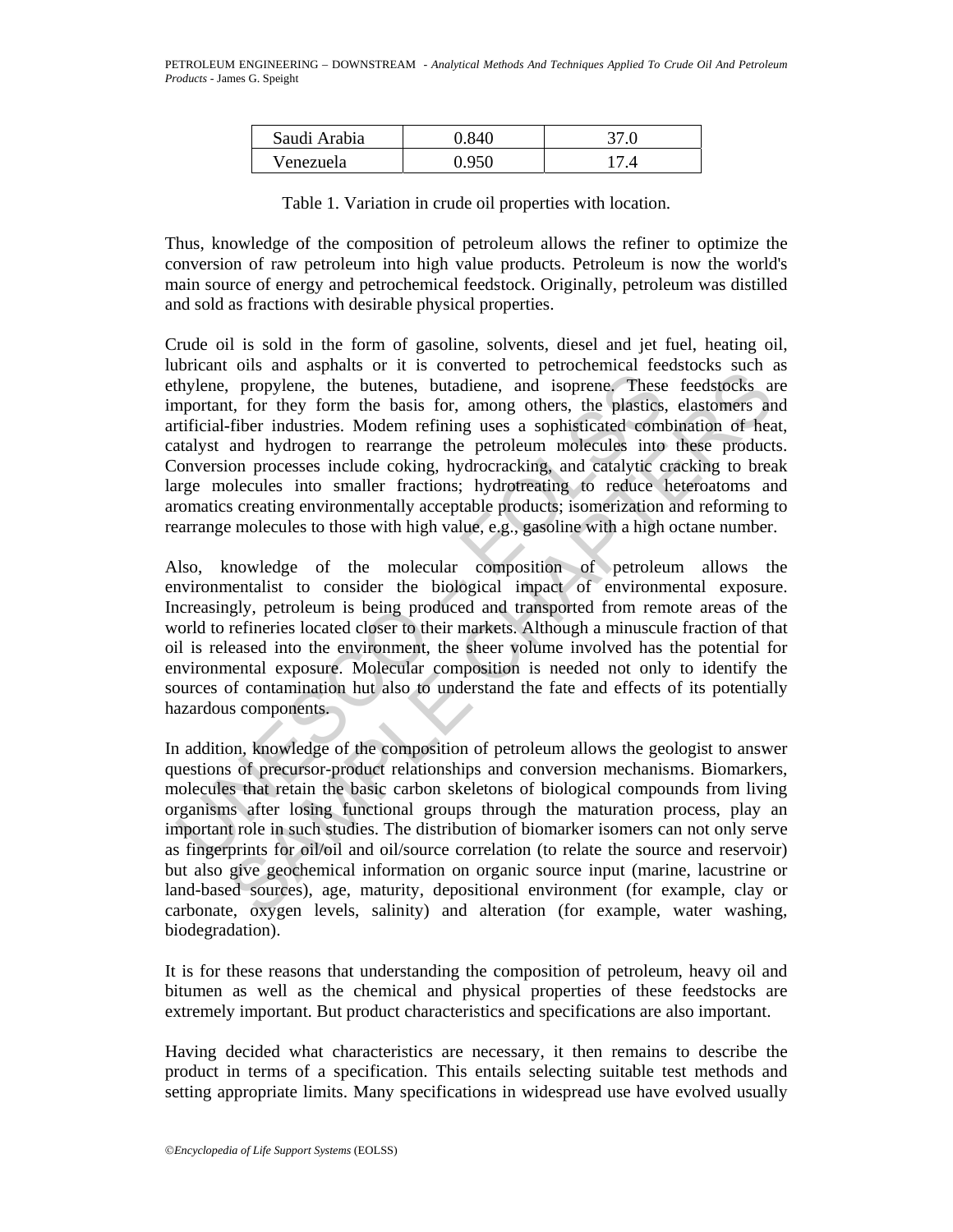by the addition of extra clauses (rarely is a clause deleted). This has resulted in unnecessary restrictions that, in turn, result in increased cost of the products specified.

# **1.2. History**

The history of analysis of petroleum and its products can only be suggested to have started during the second half of the nineteenth century. For example, in 1857 several aromatic hydrocarbons from Burma petroleum were identified by the formation of the barium salts of benzenesulfonic acids followed by fractional crystallization. In addition, an analytical distillation of petroleum was carried out in the early 1870's. Further developments of the analytical chemistry of petroleum continued throughout the century.

It might be assumed that the history of petroleum analysis evolved as analytical chemistry evolved. And it is correct to ascribe to analytical chemistry a position of primary importance since only through chemical analysis can matter (in this context, petroleum) in its variety of forms be dealt with logically. Thus, the stimulus given to petroleum science by new analytical approaches, either qualitative or quantitative, has been repeatedly observed. It is only recently that analytical chemistry has achieved recognition in keeping with its importance because the application of new techniques has resulted in new descriptive or theoretical knowledge.

might be assumed that the history of petroleum analysis evolutions the misity evolved. And it is correct to ascribe to analytical chemistimary importance since only through chemical analysis can matter etroleum) in its var be assumed that the history of petroleum analysis evolved as analyticy evolved. And it is correct to ascribe to analytical chemistry a position importance since only through chemical analysis ean matter (in this contex in Throughout the development of analytical chemistry, three objectives *speed*, *selectivity,* and *sensitivity* have been uppermost in the minds of chemists designing new methods as well as improving or rejecting older methods. Ideally, and this is very true in the petroleum industry, an analytical method is most useful when it combines all three of these objectives. However, in practice, one or even two may be sacrificed when the third must be given unusual emphasis. For example in the petroleum industry analysis, the need to obtain results on-stream and without delay may dictate the use of methods not particularly noted for their sensitivity. Thus, the purpose of the analysis frequently determines the choice of method.

One important aspect of petroleum analysis is the elemental composition. Liebig and Dumas so carefully laid the foundations of elemental organic analyses around 1830 that the methods underwent essentially no changes during the rest of the century except for minor modifications involving refinements in design and heating methods. This was particularly true in the case of carbon and hydrogen. However, in the case of nitrogen, there was a recognized need for a less intricate arid time-consuming procedure than Dumas' method. In 1840 this method still required refinement with respect to the source of carbon dioxide, the degradation of nitrogen oxides, and the collection of nitrogen. Although these shortcomings were eliminated during the next two decades, the procedure was still complex and tedious. It was universally respected for reliability with all types of organic samples; hut whenever other methods could be relied upon to give accurate results, they were preferred.

Mineral matter in petroleum was, and is, generally determined by burning off the organic matter in a muffle furnace and weighing the ash. The ash might be further analyzed for individual elements by traditional inorganic methods. It was of course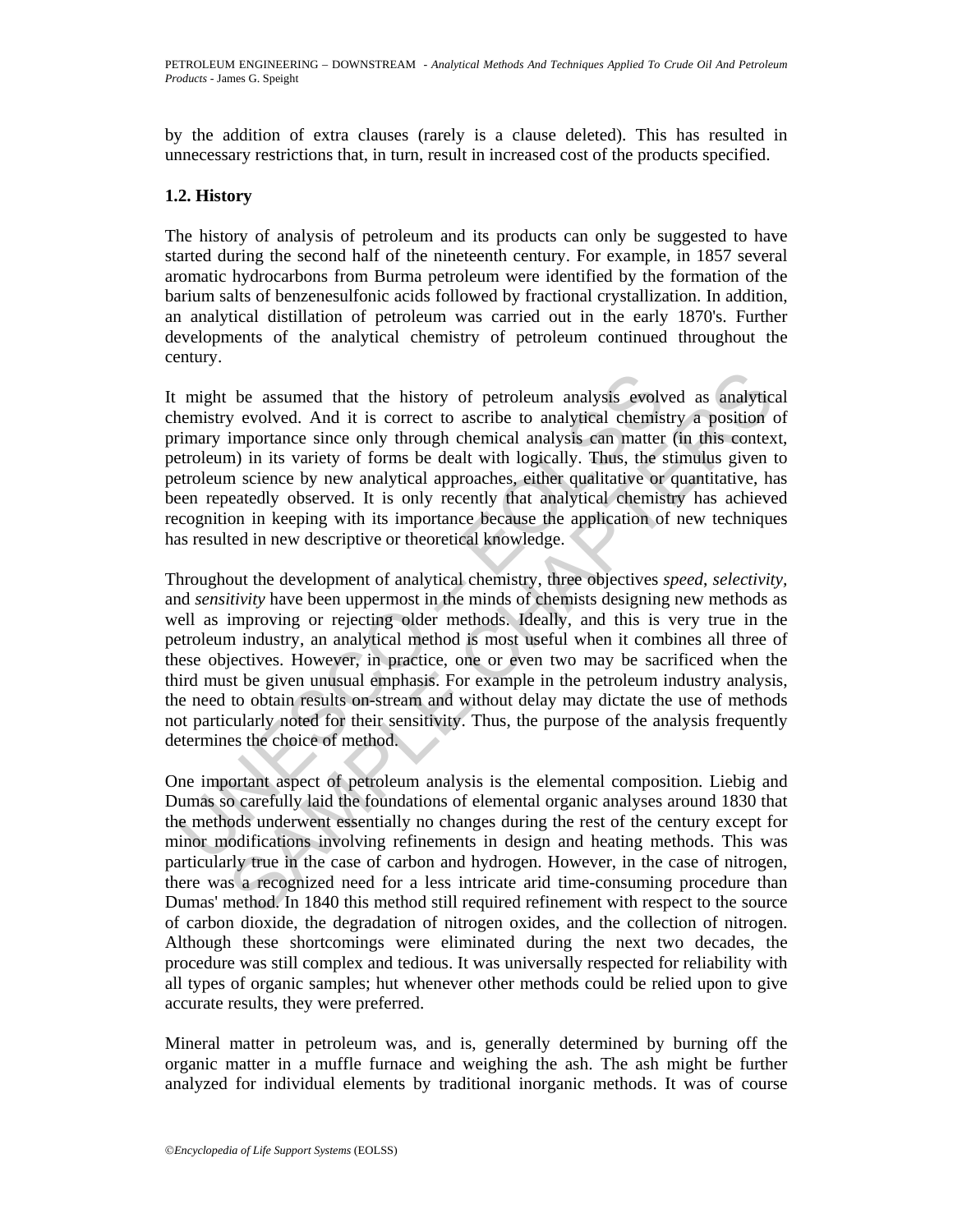realized that the minerals in the sample were in a form that differed from the oxides, carbonates, sulfates, phosphates, and chlorides that made up the ash.

At the same time the concept of proximate analysis was being developed for coal, specifically an analytical procedure that gave the amount of fixed carbon under controlled conditions. This led to an interest in applying the test to the determination of the carbon residue produced by thermal treatment of petroleum. By inference, one might assume that the carbon residue test for petroleum was also based on the need to know the amount of volatile material produced during cracking.

actions in the seventeenth century, there has been a continuing fooecific tests that had qualitative importance. This led to the destystematic basis for group separations but it was not untill the presessementic based roce is in the seventeenth century, there has been a continuing focus on numerous tests that had qualitative importance. This led to the development of the seconductic basis for group separations but it was not until the presen Although qualitative tests had been used since antiquity, they were highly empirical and amounted to personal spot tests. As the result of the blossoming interest in reagents and reactions in the seventeenth century, there has been a continuing focus on numerous specific tests that had qualitative importance. This led to the development of a systematic basis for group separations but it was not until the present century that procedures became highly standardized. The American Society for Testing and Materials (ASTM) became active in developing standard tests for petroleum and petroleum products in 1904 from which evolved with the Technical Committee D2 on Petroleum Products and Lubricants with a scope that included almost all petroleum products. Hence the designation of many standards for the evaluation of petroleum and petroleum products as *ASTM D* standards.

These developments, taken together with the fruits of the American Petroleum Institute Research Projects Nos. 6, 42, 44, 45, and 60 in making available both data on and samples of pure hydrocarbons for calibration purposes, have in effect marked the culmination of an era for analyses dependent primarily on fractionation, a few physical properties such as boiling point and density, and chemical reactions. During this time, the determination of functional groups, such as carboxyl, ester, tin-saturated bonds, hydroxyl, and methoxyl, took on importance in connection with the establishment of the constitution of new organic compounds.

Perhaps the most common functional group is the carboxyl or organic acid group. When this group was present, titration with standard bases was the obvious method, and this procedure was commonly used. When a single acid of known identity was present, the procedure permitted direct analysis and also aided identification of pure acids whose identity was unknown, since the neutralization equivalent provided a guide to the molecular weight. The major drawback in the titration of organic acids was the fact that most such acids are weak and can be titrated accurately by use of the correct indicator. A similar approach could be used with esters, where a carboxyl group is formed upon hydrolysis.

Unsaturation was commonly detected by the decolorizing action of a compound on permanganate or bromine solutions. The ability of the double bond to absorb halogen was made the basis of a quantitative procedure.

The presence of hydroxyl groups was best determined by acetylation, followed by saponification of the ester, separation of the acetic acid by steam distillation, and titration.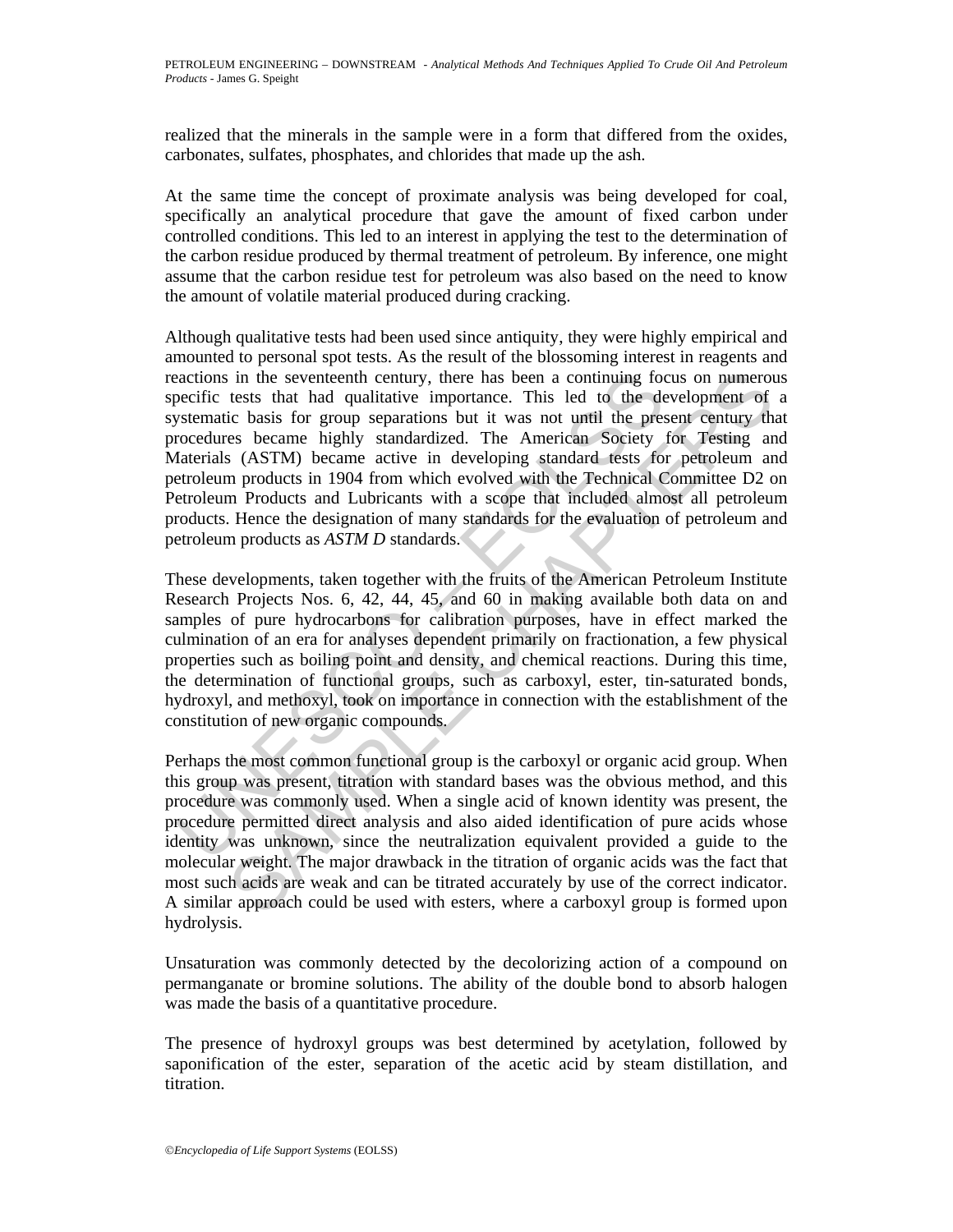Adsorption methods have been developed for separating aromatic hydrocarbons quantitatively from paraffins and cycloparaffins; the same procedures will break down aromatic mixtures into mononuclear, dinuclear, and trinuclear portions. In certain cases, adsorption may be employed to separate isomers, particularly aromatic isomers. An extension of the method of partition chromatography, which makes use of certain fluorochemicals as the mobile phase is also effective for separating paraffins (particularly branched paraffins) from cycloparaffins. The same classes can also be separated using a partition chromatographic method with liquid displacement. A crystallization procedure for sorting out normal and branched paraffins, cyclic, and aromatic hydrocarbons has come into wide use. This process depends on the formation of solid molecular compounds of the normal paraffins with urea, the separation of these compounds from the remaining liquid, and the regeneration of the normal paraffins. Fractionation by thermal diffusion has been applied to petroleum fractions, particularly in the higher-boiling gas oil and lubricating oil ranges. The separation in this case appears to depend, in part at least, on the shapes of the component molecules. Where aromatics are absent, the separation is approximately according to cycloparaffin ring content and resembles that obtained with solvent extraction. Counter-current solvent extraction has also been employed principally as a means of separating the higherboiling fractions according to hydrocarbon type.

ractionation by thermal diffusion has been applied to petroleum fract<br>the higher-boiling gas oil and lubricating oil ranges. The separat<br>popears to depend, in part at least, on the shapes of the component n<br>comatics are ab ition by thermal diffusion has been applied to petroleum fractions, particular<br>ighter-boiling as oil and lubricating oil ranges. The separation in this case<br>to depend, in part at least, on the shapes of the component molec Within recent years molecular spectroscopy has been applied successfully to determining quantitatively the percentage of each hydrocarbon in mixtures. In some eases, spectroscopic methods are employed to determine hydrocarbon types. For example, ultraviolet spectroscopy may determine aromatics, and mass spectroscopy the content of paraffins, cycloparaffins, olefins, and aromatics in straight-run or cracked fractions in the gasoline range. Even for fractions from lubricating oil distillates (preferably separated as far as practical by other methods) high-temperature mass spectrometry gives useful information concerning the amounts of certain types of hydrocarbons and sulfur compounds. Infrared spectroscopy has also been applied in this molecular-weight range to give values of, for example, the content of methyl groups, as well as of methylene groups in long chains and in cycloparaffin rings.

In summary, the nineteenth and twentieth centuties were periods of consolidation in the field of chemical analysis from which petroleum analysis was born and benefited. This was important because it led to an understanding of the relationships of the various constituents for petroleum and hence to real and potential utility of this resource.

- -

-

TO ACCESS ALL THE **268 PAGES** OF THIS CHAPTER, Vis[it: http://www.eolss.net/Eolss-sampleAllChapter.aspx](https://www.eolss.net/ebooklib/sc_cart.aspx?File=E6-185-12)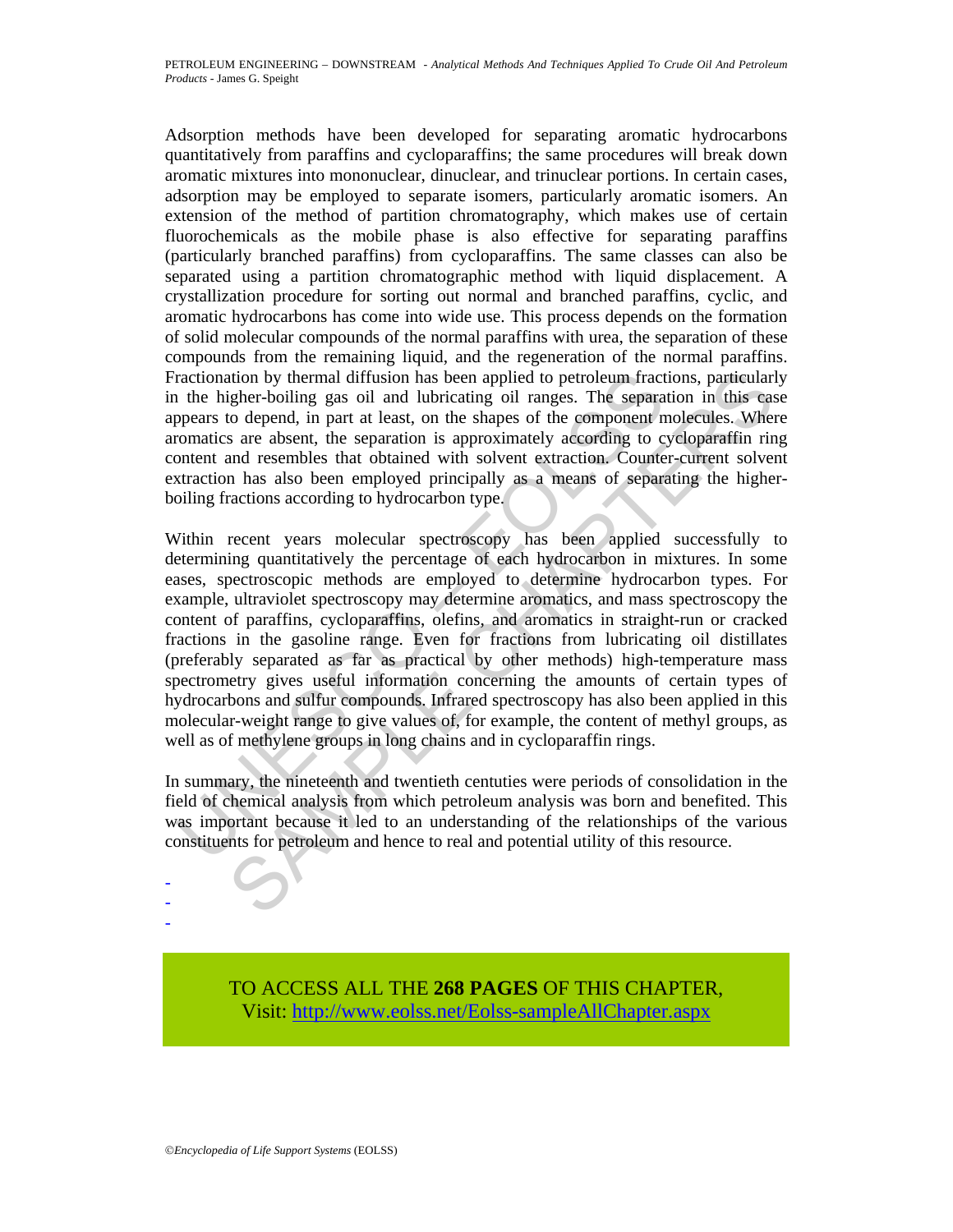#### **Bibliography**

Ancheyta, J., and Speight, J.G. (2007). Hydroprocessing of Heavy Oils and Residua. CRC-Taylor & Francis Group, Boca Raton, Florida.

ASTM. (2007). Annual Book of Standards. American Society for Testing and Materials. West Conshohocken, Pennsylvania.

IP. (2007). Standard Methods for Analysis and Testing of Petroleum and Related Products. Institute of Petroleum, London, England.

Mokhatab, S., Poe, W.A., and Speight, J.G. (2006). Handbook of Natural Gas Transmission and Processing. Elsevier, Amsterdam, The Netherlands.

Mushrush, G.W., and Speight, J.G. (1995). Petroleum Products: Instability and Incompatibility, Taylor & Francis, Washington, DC.

Reynolds, J.G. (1998). In Petroleum Chemistry and Refining. Taylor & Francis, Washington, DC.

Speight, J.G., Wernick, D.L., Gould, K.A., Overfield, R.E., Rao, B.M.L., and Savage, D.W. (1985). Rev. Inst. Français du Petrole. 40: 27.

Speight, J.G. (1990). In Fuel Science and Technology Handbook. J.G. Speight (Editor). Marcel Dekker Inc., New York. Chapters 12-16.

Speight, J.G. (1994a). The Chemistry and Technology of Coal. 2<sup>nd</sup> Edition. Marcel Dekker Inc., New York,.

Speight, J.G. (1994b). In Asphaltenes and Asphalts. I. Developments in Petroleum Science, 40. T.F. Yen and G.V. Chilingarian (Editors). Elsevier, Amsterdam, The Netherlands. Chapter 2.

Speight. J. G. (2000). The Desulfurization of Heavy Oils and Residua. 2<sup>nd</sup> Edition. Marcel Dekker, New York.

Speight, J.G. (2001). Handbook of Petroleum Analysis. John Wiley & Sons Inc., Hoboken, New Jersey.

Speight, J.G. (2002). Handbook of Petroleum Product Analysis. John Wiley & Sons Inc., Hoboken, New Jersey.

Speight, J.G. 2007. The Chemistry and Technology of Petroleum. 4th Edition. CRC Press, Taylor and Francis Group, Boca Raton, Florida.

#### **Biographical Sketch**

eynolds, J.G. (1998). In Petroleum Chemistry and Refining. Taylor & Francis, Washeight, J.G., Wernick, D.L., Gould, K.A., Overfield, R.E., Rao, B.M.L., and Savagest. Français du Petrole. 40: 27.<br>
evigent, J.G. (1994a). In J.G. (1998). In Petroleum Chemistry and Refining. Taylor & Francis, Washington, DC.<br>
G. Wernick, D.L., Gould, K.A., Overfield, R.E., Rao, B.M.L., and Savage, D.W. (1985). Re<br>
ais at Petrole. 40: 27.<br>
G. (1990). In Fuel Sci **Dr. James G. Speight** has a Ph.D. in Organic Chemistry from the University of Manchester, England, and works for CDW Inc. as an Author/Lecturer/Technical and Business Advisor. Previously, he was Chief Executive Officer at the Western Research Institute (1990–1998). Dr. Speight has thirty years of experience in areas associated with the properties and processing of conventional and synthetic fuels. He has participated in, as well as led, significant research in defining the use of chemistry of heavy oil and coal. He has well over three hundred publications, reports, and presentations detailing these research activities. Dr. Speight is currently editor of the journal Petroleum Science and Technology (formerly Fuel Science and Technology International), editor of the journal Energy Sources, and co-editor of the journal Reviews in Process Chemistry and Engineering. He is recognized as a world leader in the areas of fuels characterization and development. Dr. Speight is also Adjunct Professor of Chemistry and Adjunct Professor of Chemical Engineering at the University of Wyoming as well as Adjunct Professor of Chemical and Fuels Engineering at the University of Utah. Dr. Speight is the author/editor/compiler of nineteen books and bibliographies related to fossil fuel processing and environmental issues. As a result of his work, Dr. Speight was awarded the Diploma of Honor, National Petroleum Engineering Society, For Outstanding Contributions to the Petroleum Industry in 1995 and the Gold Medal of Russian Academy of Sciences (Natural) for Outstanding Work in the Area of Petroleum Science in 1996. He has also received the Specialist Invitation Program Speakers Award from NEDO (New Energy Development Organization, Government of Japan) in 1987 and again in 1996. Dr. Speight also received the degree of